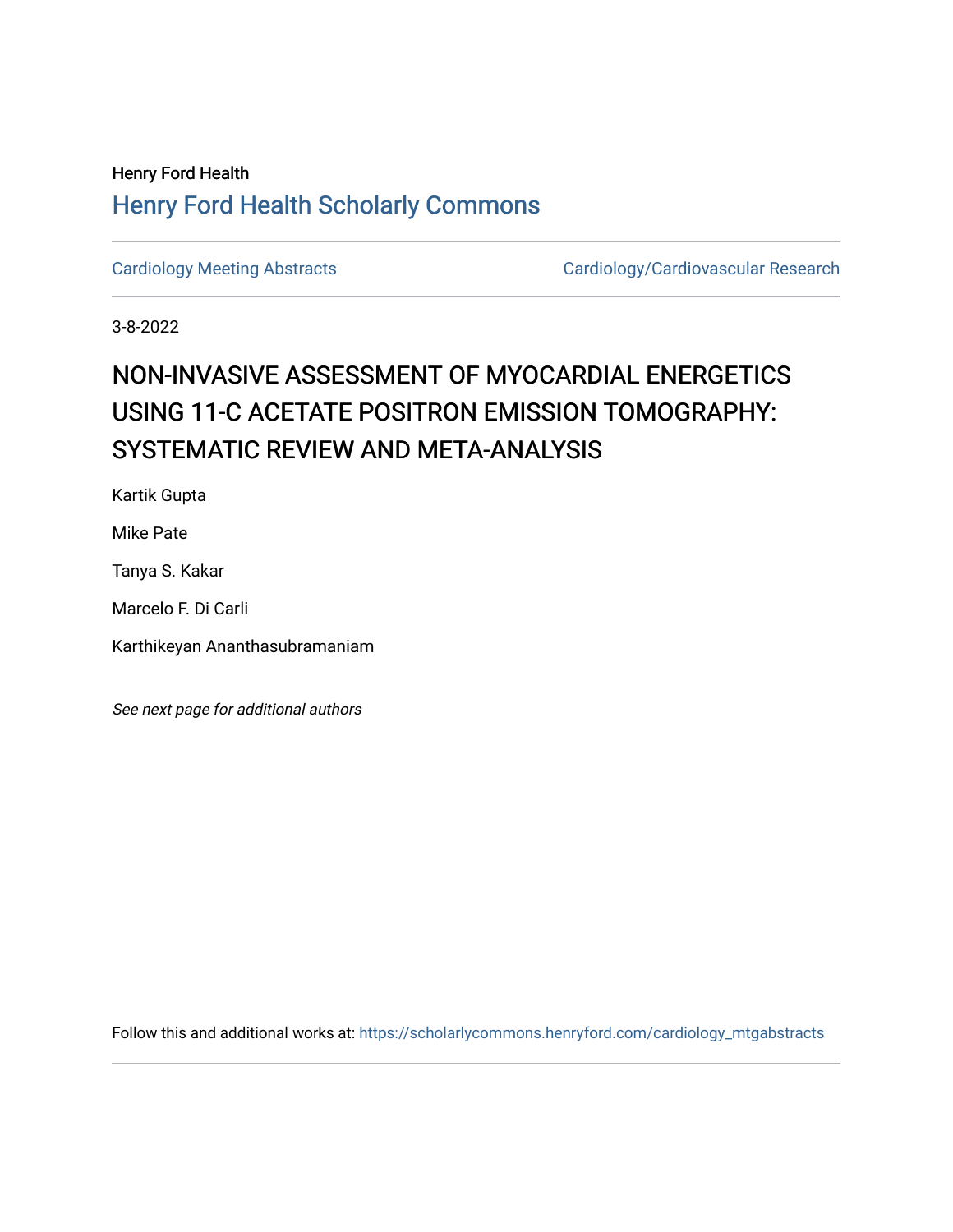## Authors

Kartik Gupta, Mike Pate, Tanya S. Kakar, Marcelo F. Di Carli, Karthikeyan Ananthasubramaniam, Sumanth Damodar Prabhu, and Navkaranbir S. Bajaj